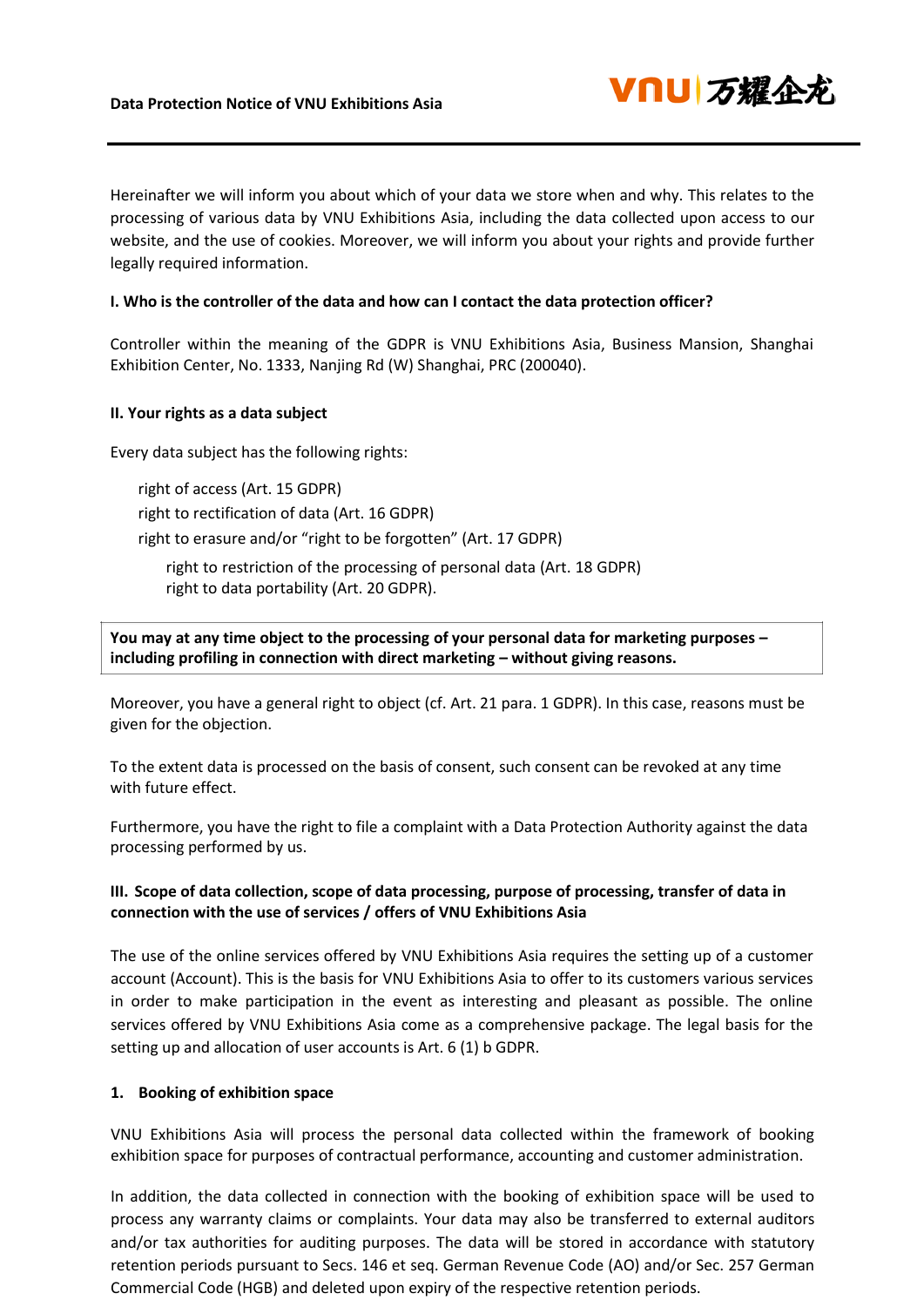Legal bases:

setting up and allocation of user accounts: Art. 6 (1) b GDPR contractual performance including processing of complaints / warranty claims: Art. 6 (1) b GDPR transfer of data to other group companies of VNU Exhibitions Asia: Art. 6 (1) f GDPR transfer of data to service partners for the provision of services on behalf of VNU Exhibitions Asia

AG: Art. 6 (1) b GDPR and/or Art. 6 (1) f GDPR storage of data pursuant to AO/HGB and, where applicable, audits by financial authorities / auditors: Art. 6 (1) c GDPR

# **2. Purchase of event tickets**

### **a. Setting up a user account**

The purchase of event tickets (tickets for trade fairs, symposiums, or other events) requires the setting up of a customer account. Via this account you can also use further services and book further tickets. After completion of your purchase, you can deactivate such account at any time if you want to.

# **b. Purchase of event tickets**

Once you are registered for our online ticket shop, you can use this platform for the purchase of event tickets (tickets for trade fairs, conferences). VNU Exhibitions Asia will process the mandatory data provided by you and the data relating to the selected event for your ticket purchase and to ensure entry to the selected events on the respective date(s). In addition, this data will be used to issue name badges for trade fair visits / conference attendances.

The data about the ticket purchase will be used for accounting purposes and, where applicable, to process any warranty claims or complaints. Moreover, your data may be transferred to external auditors and/or tax authorities for auditing purposes. The data about the ticket purchase will be stored in accordance with statutory retention periods pursuant to Secs. 146 et seq. German Revenue Code (AO) and/or Sec. 257 German Commercial Code (HGB) and deleted upon expiry of the respective retention periods.

Legal bases:

contractual performance including processing of warranty or other claims: Art. 6 (1) b GDPR setting up and allocation of user accounts: Art. 6 (1) b GDPR

storage of data pursuant to AO/HGB and, where applicable audits by financial authorities / auditors: Art. 6 (1) c GDPR

# **3. Registration of professional visitor tickets and exhibitor passes (together "visitor tickets")**

Registration for professional visitor tickets requires the setting up of an own user account. Via this account, you can also benefit from further services offered in connection with the trade fair. Registration for professional visitor tickets only serves as an example for the services offered by VNU Exhibitions Asia in connection with your customer account.

In connection with the registration for professional visitor tickets, VNU Exhibitions Asia will use the collected data to ensure entry to the trade fair for the professional visitor on the scheduled dates. In addition, the data will be used to issue name badges for the trade fair visit.

Since the costs for entry to the trade fair are borne by the exhibitor inviting the professional visitor, the data related to the ticket registration will also be transferred to the exhibitor who issued the invitation (core data and voluntary information).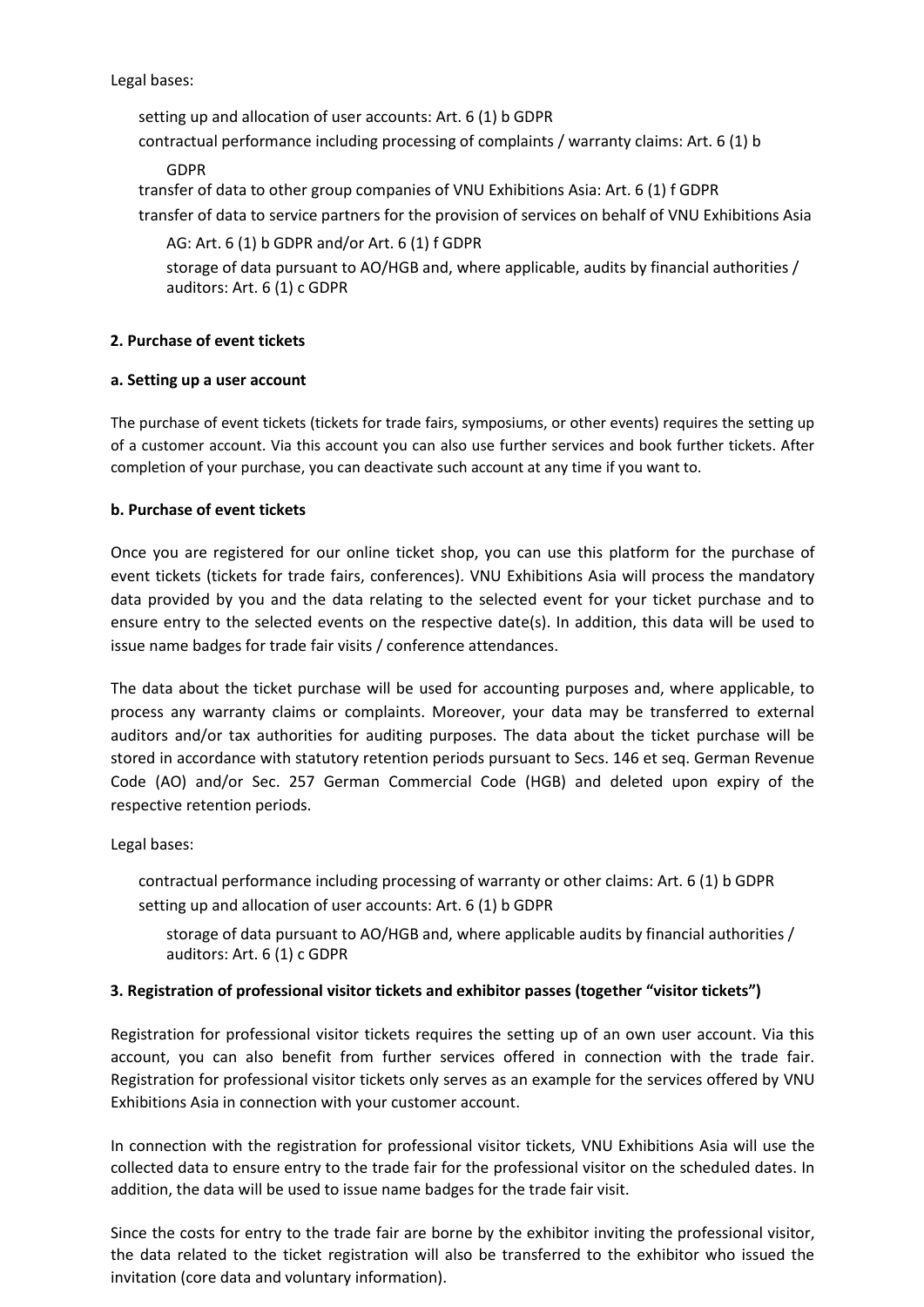Legal bases:

setting up and allocation of user accounts: Art. 6 (1) b GDPR contractual performance including processing of claims / warranty claims: Art. 6 (1) b GDPR transfer of core data to the exhibitor who issued the invitation: Art. 6 (1) f GDPR

### **4. Use of further trade fair services**

By setting up a user account, in particular when purchasing online tickets or registering for professional visitor tickets or exhibitor passes, trade fair attendees will get access to additional trade fair services offered by VNU Exhibitions Asia as part of a service package. This includes the following services:

- Lead Management
- Favorites Search
- **Routing**
- Name badges

The following data processing is carried out in connection with the individual services:

### **Lead Management**

If desired, VNU Exhibitions Asia can streamline the forwarding of stored visitor's ticket registration data to exhibitors or other relevant companies, organizations or individuals taking part in the event (e.g. convention or forum participants, speakers, sponsors, etc. – hereinafter "Event Participants"). The Event Participant can scan the barcode on his/her ticket in order to see what data is stored by VNU Exhibitions Asia.

#### **Favorites Search & Routing**

Users of or our website or app can add exhibitors, products and events to their favorites list. On the basis of such favorites list, an optimal route will be generated for the user, which can be processed and stored in the user account. If you have installed the trade fair app – and consented to the use of your location – the app can show your specific route and your location.

Legal basis:

contractual performance including processing of warranty claims or complaints: Art. 6 (1) b GDPR.

#### **5. Processing of personal data by VNU Exhibitions Asia for marketing purposes**

VNU Exhibitions Asia and service providers engaged by it (e.g. letter shops) will use your name and address for further purposes in connection with customer retention and customer reactivation. This will include the delivery by post of information regarding further interesting products and services, because VNU Exhibitions Asia wishes to draw your attention to interesting offers and establish a long-lasting customer relationship.

Moreover, VNU Exhibitions Asia will use the mandatory data provided in connection with the use of its offers / services as well as voluntary information provided (see paragraphs 1-4 above) to personalize and constantly improve trade fair attendance for visitors and exhibitors and to provide future offers tailor-made to your interests. We process the data collected in connection with the use of our offers / services to provide you with the best possible support regarding your business development and to point out interesting options for trade fair visitors / exhibitors. Your data will be processed internally and in pseudonymised form in order to comply with your legitimate interest to ensure protection of your personal data. The data processing allows us to provide you with personalized offers (website, email, post).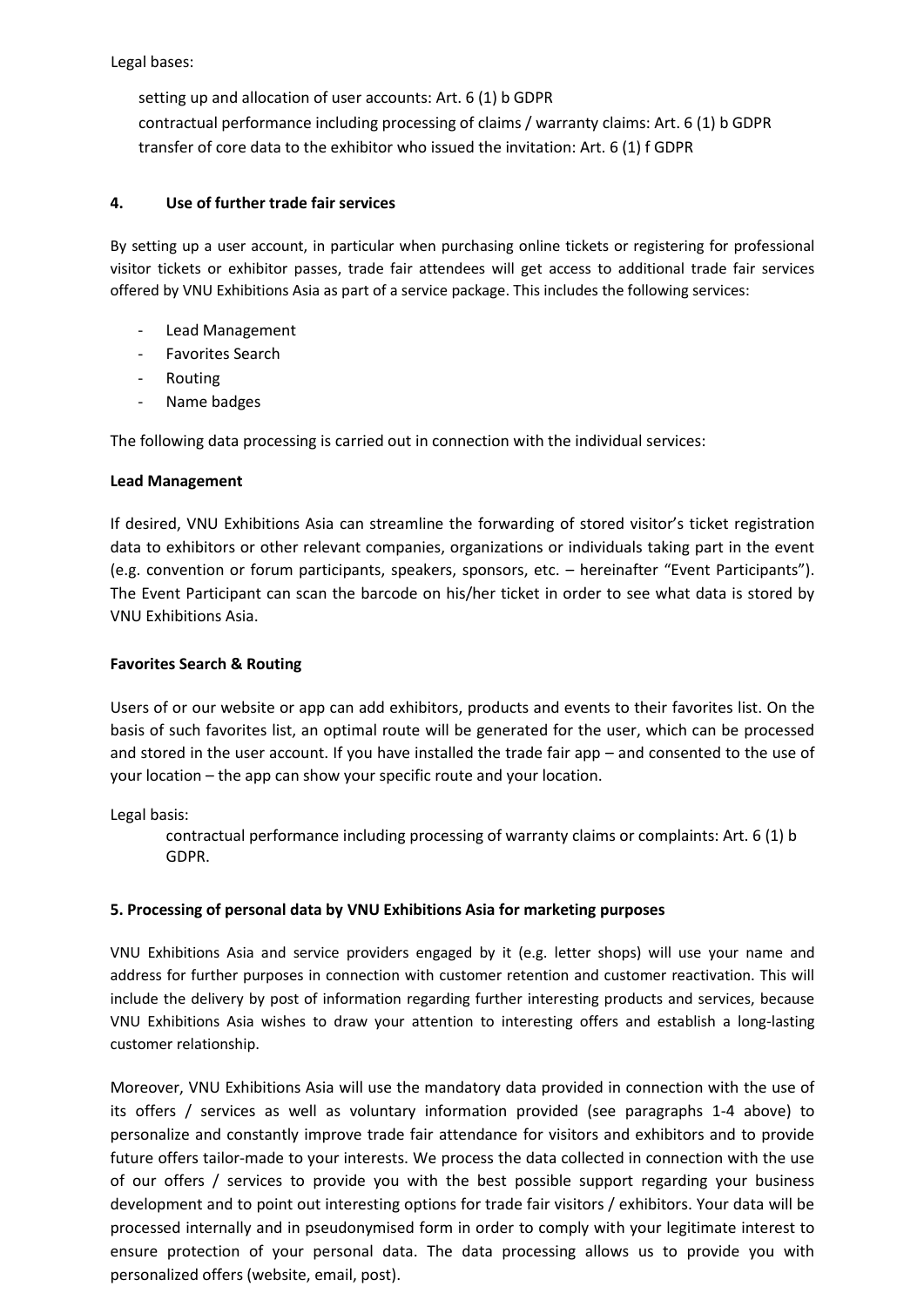We will basically stop processing your personal data collected upon prior use of our offers / services for marketing purposes – including profiling within the scope of direct marketing – if you have not used any of the offers / services of VNU Exhibitions Asia for a period of up to 5 years with this exception: In the following two years we will continue to process your name, address, company affiliation, and status (professional visitor, exhibitor) as well as the last trade fair you attended for the purpose of direct mailings only.

As a principle, your email address will only be used for marketing purposes if we have obtained your consent.

There are the following exemptions: To the extent VNU Exhibitions Asia obtains your email address in connection with the sale of products / services, we will use your email address to promote similar own products. You are entitled to object to the use of your data for marketing purposes at any time; this will be pointed out to you upon collection of any data as well as in any marketing communications.

Legal bases:

data processing for marketing purposes, including profiling in connection with marketing purposes, and transfer: Art. 6 (1) f GDPR telephone marketing: Art. 6 (1) a GDPR and Sec. 7 para. 2 no. 2 alt. 2 German Unfair Competition Act (UWG) email marketing: Art. 6 (1) a GDPR and Sec. 7 para. 3 UWG

### **6. Subscription to email newsletter**

We will only send you marketing communications via email if we have obtained your prior explicit consent. Notwithstanding, we may process your email address for marketing purposes as described in paragraph 5.

Legal basis:

email marketing: Art. 6 (1) a GDPR.

# **IV. Data processing in connection with the use of online services**

Hereinafter we will explain what types of data processings are carried out in connection with the access to a website or an app of VNU Exhibitions Asia.

#### **1. Processing of data upon access to our website – logfile data**

When you access our website / app, some pieces of general information will automatically be collected. This information (server logfiles) includes e.g. the type of your browser, the operating system you use, the domain name of your internet service provider and similar information. In addition, your IP address will be transferred and used for the purpose of providing the service requested by you. This information is technically required to accurately provide the contents of websites you call up and are inevitably collected when using the internet.

In accordance with our IT security concept, the generated logfile data will be stored for a period of 3 weeks to enable us to detect and analyse any attacks against our website. The legal basis for this data processing is Art. 6 (1) sentence 1 f GDPR.

### **2. Processing of data in connection with the use of our website – your requests**

If you send us a request via email or via our contact form, we will collect the data provided by you for processing and responding to such request. This information will remain stored for a period of up to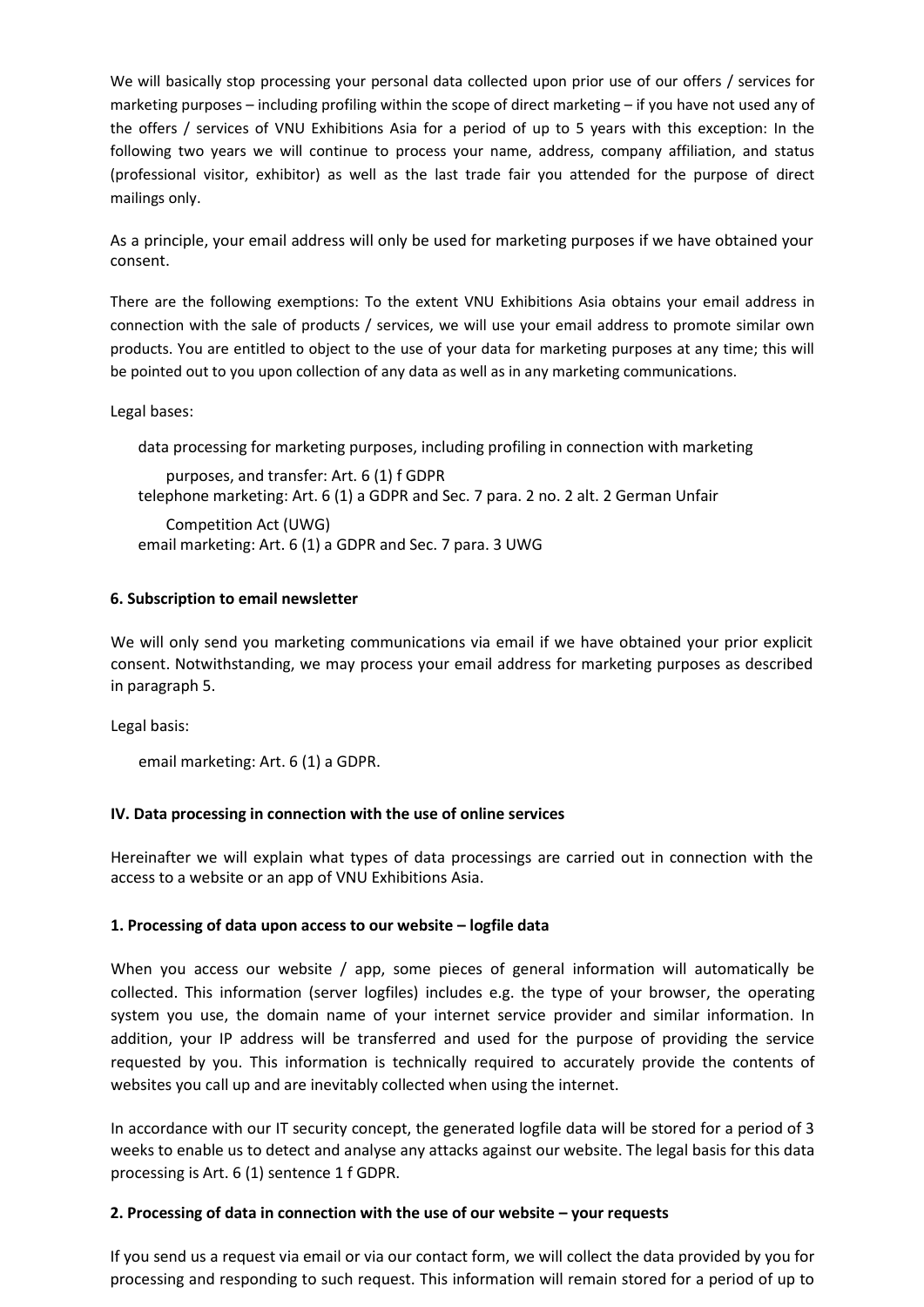two years for verification purposes. The legal basis for this data processing is Art. 6 (1) sentence 1 letter of GDPR.

### **3. Integration of external service providers**

Linking with other services is a fundamental principle of the Internet. Therefore, we have integrated various external service providers into our website.

### **a. Integration of social plug-ins**

To offer you mean of interacting with your contacts and more easily share interesting information, our website uses the social plug-ins of various social networks, e.g. Facebook.com, Twitter.com and Google+. The different plug-ins can be recognized by their respective network logos. We use a 2-click approach to ensure that access to our website as such will not trigger a transfer of data.

Only if you click on a plug-in, your browser will establish a direct connection with the servers of the respective network. The network transmits the content of the plug-in directly to your browser and your browser integrates such content into the website. To the extent a network has its seat outside the EU / the EEA, we cannot exclude that your data will be transferred to and processed by a server outside the EU / the EEA. Since we have no influence on the amount of data collected by the networks through the plug-ins or the respective period of use, we hereby inform you according to our present knowledge:

When clicking on a plug-in, the respective network will receive the information that you have accessed the link included in our website. If you are logged into a network, such network can connect this information with your profile. If you do not want the network to collect information on your access to our website, you have to log out before calling up our site. In principle, however, it is possible that a network detects and stores your IP address, even if you are not registered with or logged into such network. Furthermore, we have no information regarding the deletion of data collected by the respective plug-in providers.

The plug-in provider will store the data collected about you as a user profile to be used for purposes of marketing, market research and the demand-oriented design of its website. In particular, this evaluation takes place (also for users not logged in) to display demand-oriented advertising and to inform other users of the social network about your activities on our website. You have the right to object to the creation of a user profile by service providers.

The legal basis for the use of plug-ins is Art. 6, para. 1 sentence 1 letter f GDPR. Please refer to the privacy guidelines of the respective social network for information regarding the purpose, duration and scope of the data collection, the further processing and use of your data, your respective rights, and setting options to protect your privacy:

Facebook[: http://www.facebook.com/policy.php](http://www.facebook.com/policy.php) Twitter:<https://twitter.com/privacy?lang=de> Google+:<http://www.google.de/intl/de/policies/privacy> LinkedIn[: https://www.linkedin.com/legal/privacy-policy](https://www.linkedin.com/legal/privacy-policy)

# **b. Use of Google Tag Manager**

To deliver online marketing and to integrate our external partners we use the Google Tag Manager. This allows us to control the delivery of online advertisements. This tool does not use cookies, but still requires the transfer of IP addresses to Google, where the use of the Tag Manager will be analyzed. We have activated a function that automatically anonymousness IP addresses prior to their transfer to Google. The legal basis for this data processing is Art. 6 (1) sentence 1 letter f GDPR. The data collected will be deleted after two years.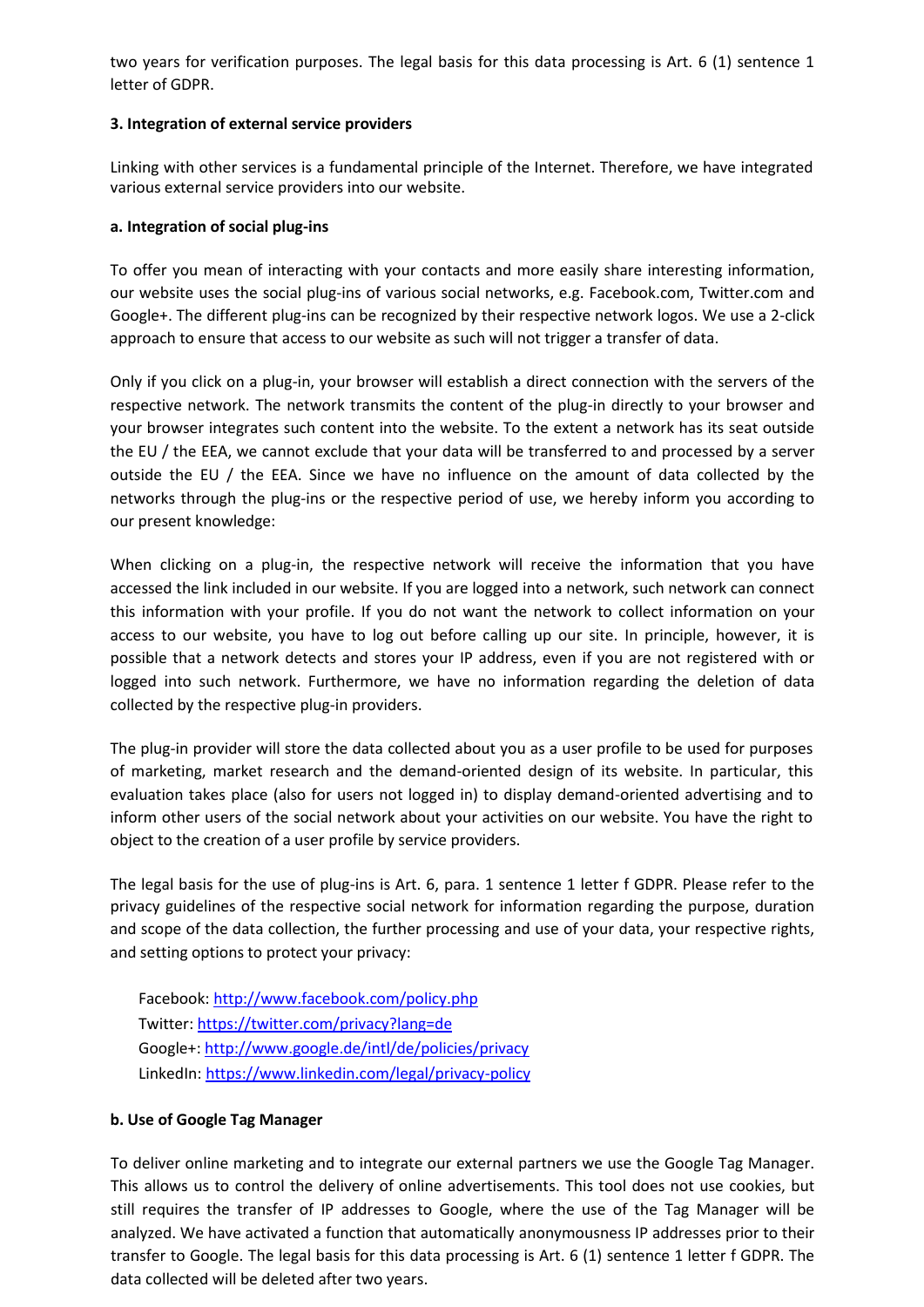### **c. Use of Google Maps**

Our website uses Google Maps, a service offered by Google, Inc. This allows us to display interactive maps, to ensure easy traceability of the locations indicated on our website, and to facilitate convenient use of the map functions.

This application is retrieved directly from the Google servers. Google will therefore receive the IPaddress currently assigned to you. When you access the function, Google will receive the information that you have called up our respective subside. If, to what extent and for how long your IP address is stored and internally used by Google is beyond our knowledge. The legal basis for the use of this service is Art. 6 (1) sentence 1, letter f GDPR.

If you are registered with a Google service, Google can assign your visit to your user account. Even if you are not registered with Google or not logged in, it is possible that Google may store your IP address and use it for profiling purposes. Google will store the data collected about you as a user profile to be used for purposes of advertising, market research and/or the demand-oriented design of its websites. In particular, this evaluation takes place (also for user not logged in) to display demand-oriented advertising and to inform other users of the social network about your activities on our website. You have the right to object to the creation of a user profile by Google.

Please note that data processing by Google may be performed outside the EU/EEA. Google will process your personal data also in the U.S. and has accepted the regulations of the EU-US Privacy Shield[, https://www.privacyshield.gov/EU-US-Framework](https://www.privacyshield.gov/EU-US-Framework). For further information on data protection by Google please go t[o https://www.google.de/intl/de/policies/privacy](https://www.google.de/intl/de/policies/privacy).

### **d. Use of YouTube**

Our website uses plug-ins of the website YouTube, which is operated by Google. The operator of the web pages is YouTube, LLC, 901 Cherry Ave., San Bruno, CA 94066, U.S.A.

When you visit one of our web pages that uses the YouTube plug-in, a connection will be established to the servers of YouTube. The YouTube server will receive information on which of our web pages you have visited.

If you are logged into your YouTube account, YouTube will be able to assign your browsing behaviour directly to your personal profile. You can prevent this by logging out of your YouTube account.

We use YouTube in the interest of presenting our online offers in an attractive way; the legal basis therefore is Art. 6 (1) letter f GDPR. We only collect information on the frequency of call-ups of the YouTube videos integrated in our website and will delete the respective data after 2 years.

For further information on the handling of user data please refer to the privacy policy of YouTube at: <https://www.google.de/intl/de/policies/privacy> .

#### **e. Use of reCAPTCHA**

To protect user enquiries via our internet contact form, online ticket registrations and subscriptions to our newsletter, VNU Exhibitions Asia uses the reCAPTCHA service of Google Inc. The legal basis is Art. 6

(1) letter f GDPR. The prompts of reCAPTCHA are used to discern whether an entry is made by a human being or, improperly, automated machine processing is used. The prompts include the transfer of IP addresses and any further data required by Google for the provision of reCAPTCHA. To this purpose, your entry will be transferred to and further used by Google. By using reCAPTCHA you agree that the recognition you have made will be incorporated in the digitalization of old works. DMAG will not store any further data about your use of this service.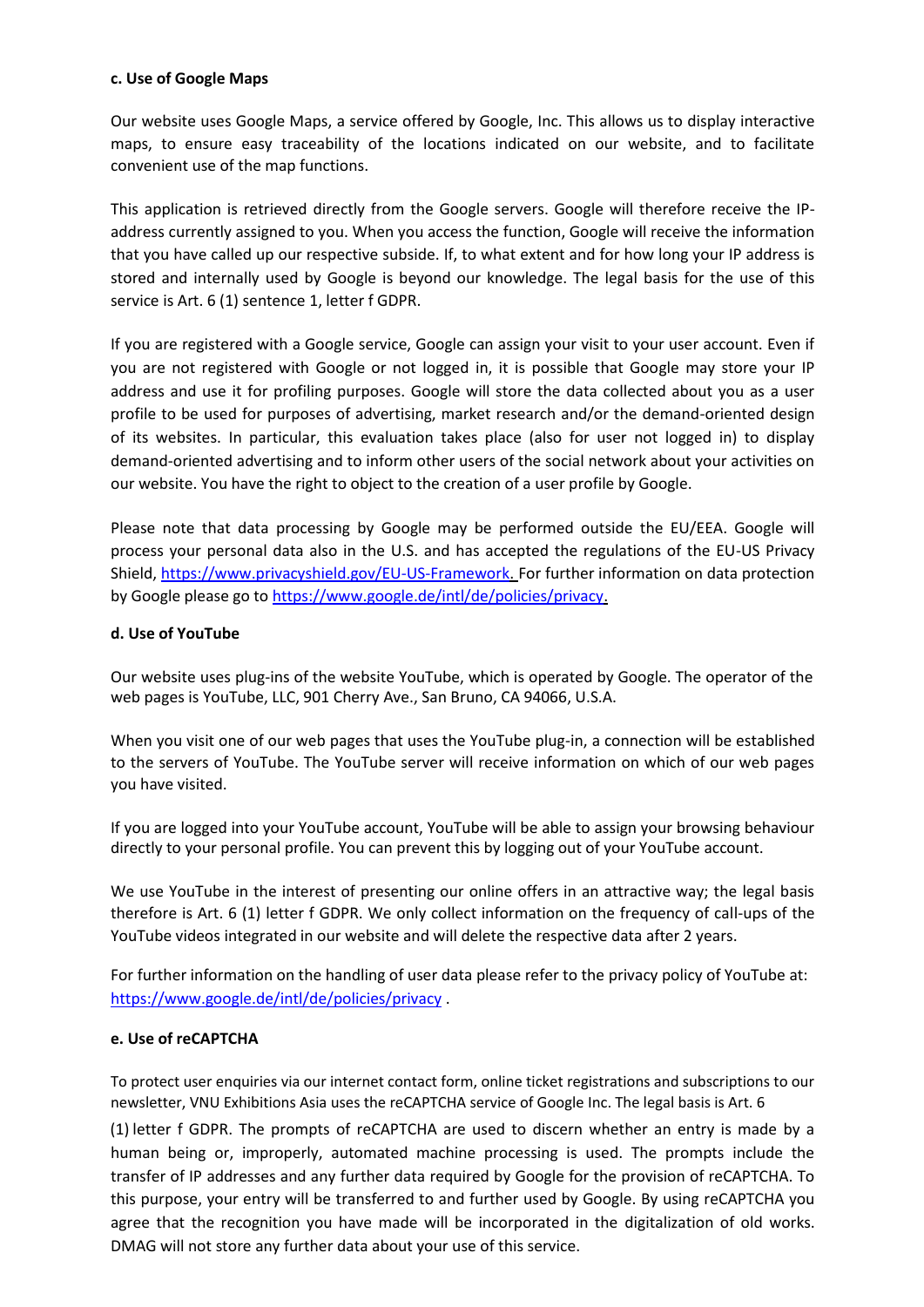We have activated IP anonymisation on our website. Therefore, Google will shorten your IP address within the member states of the European Union and contracting states of the agreement of the European Economic Area. Only in exceptional cases will your full IP address will be transferred to a server of Google in the U.S.A. and shortened there. On behalf of the operator of this website Google will use such information to analyze the use of this service. The IP address transmitted by your browser will not be merged with any other data of Google. The data is subject to separate data protection regulations of Google. For further information on the privacy policy of Google please refer to:<https://www.google.com/intl/de/policies/privacy/> .

# **V. Our cookie guidelines**

## **1. General information on the use of cookies**

Our website uses so-called cookies. Cookies are small text files that are placed on your device and stored on your browser. Their purpose is to make our offer more user-friendly, more efficient, and more secure. We use temporary cookies that are automatically deleted when you shut down your browser (so-called "session cookies") as well as permanent ("persistent") cookies.

You have the option to choose whether you want to allow the placing of cookies. You can adjust the settings of your browser accordingly. Your options are to accept all cookies, to be informed when cookies are placed, or to accept no cookies at all. If you opt for the third alternative, you may not be able to use our services to the full extent.

Regarding the use of cookies, it is important to distinguish between indispensable cookies and cookies placed for further purposes (access quantification, marketing).

### **2. Cookies that are indispensable for the use of our website**

We use session cookies that are indispensable for the use of our website. These include cookies that enable us to recognize you when you visit our site for a single session. These session cookies help to make our site more secure, e.g. by ensuring safe operation of the shopping cart function and payment processes. The legal basis for this data processing is Art. 6 (1) sentence 1 letter f GDPR.

# **3. Use of cookies with your prior consent**

Hereinafter, we provide you with an overview of the cookies we use if we have obtained your respective consent upon access to our website (Art. 6 (1) sentence 1 letter a GDPR). These cookies are used for the purpose of analyzing user behavior and for marketing purposes. Respective opt-out options are included in each description.

The use of tracking cookies allows us to "recognize" users when they revisit our website and to allocate usage events to an internal indicator (pseudonym). Thus, we can capture and analyze the repeated access to our website. We use the following tracking cookies:

# **Google Analytics**

This website uses Google Analytics, a web analytics service of Google Inc. ("Google"). Google Analytics uses so-called "cookies", text files that are stored on your computer and facilitate an analysis of your use of our website. The information about your use of this website generated by the cookie is usually transferred to a Google server in the U.S.A. and stored there. Since we have activated IP anonymisation on our website, Google will shorten your IP address within the member states of the European Union and contracting states of the agreement of the European Economic Area. Only in exceptional cases will your full IP address will be transferred to a server of Google in the U.S.A. and shortened there. Google uses this information on our behalf to analyze your use of this website, to compile reports on website activities and to provide additional services related to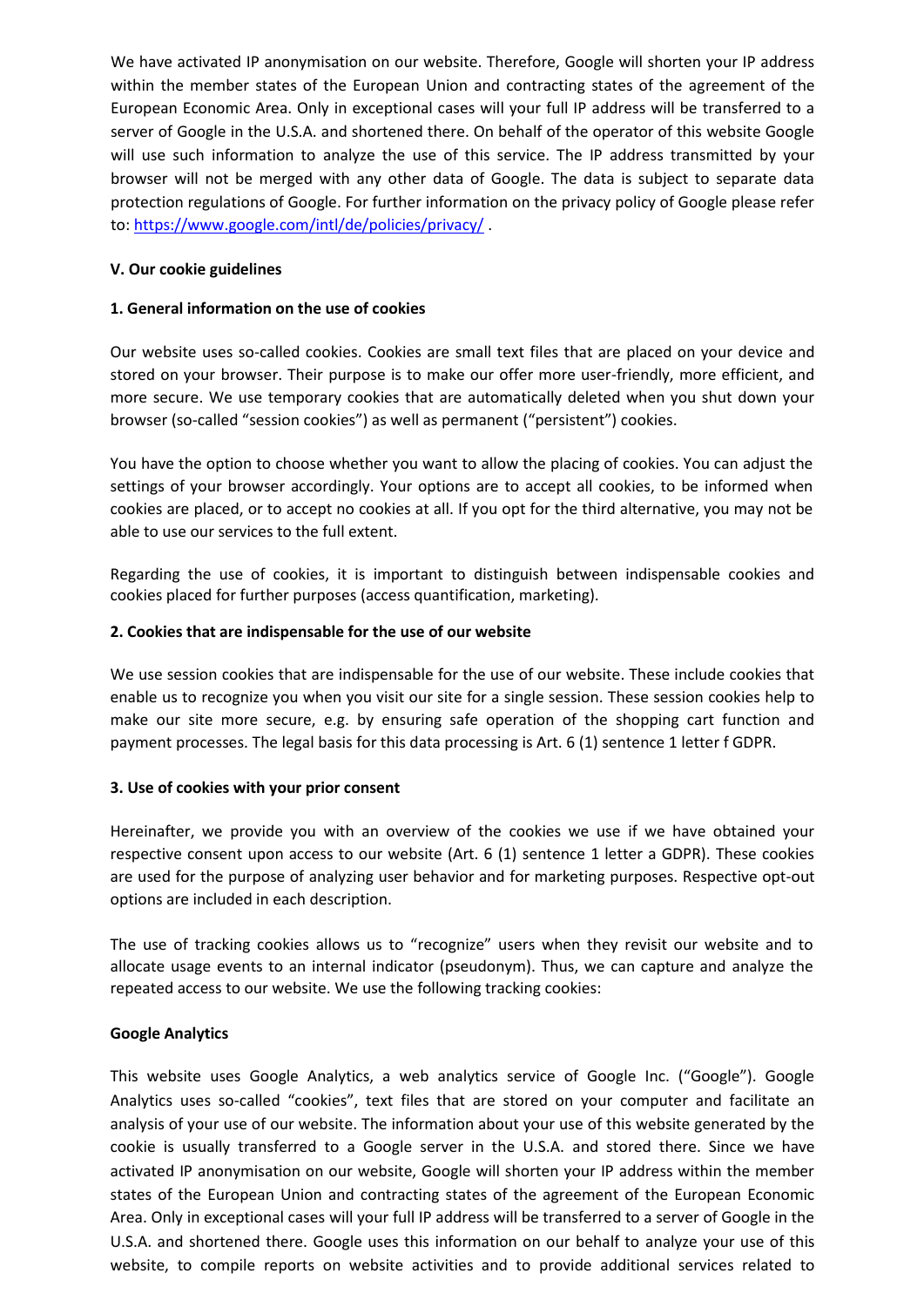website and internet use. The IP address transferred by your browser in the context of Google Analytics will not be merged with other data of Google.

You can prevent the storage of cookies by adjusting the settings of your browser accordingly. Please note, however, that in such case you may not be able to use all functions of our website to their full extent. Moreover, you can prevent the collection of data related to your use of the website generated by the cookie (including your IP address) and the processing of such data by Google by downloading and installing the browser plugin available at[: http://tools.google.com/dlpage/gaoptout?hl=de](http://tools.google.com/dlpage/gaoptout?hl=de)

We use Google Analytics to analyze and constantly improve the use of our website. The resulting statistics help us to improve our offer and make it more attractive for our users. For exceptional cases where personal data is transferred to the U.S.A., Google has accepted the provisions of the EU-US Privacy Shield, <https://www.privacyshield.gov/EU-US-Framework> . The legal basis for the storage of the cookie is consent pursuant to Art. 6 (1) sentence 1 letter a GDPR. The further evaluation of the collected data with the help of Google Analytics for a period of up to 2 years is based on Art. 6 (1) sentence 1 letter f GDPR.

For further information please also refer to [http://tools.google.com/dlpage/gaoptout?hl=de;](http://tools.google.com/dlpage/gaoptout?hl=de) for general information on Google Analytics and data protection please go to <https://www.google.de/intl/de/policies/privacy/>

#### **Twitter Ads conversion tracking**

We use the online marketing program "Twitter Ads", including the conversion tracking function. When you click on an advertisement run by Twitter, a conversion tracking cookie will be placed on your computer. These cookies remain valid for a period of 30 days and do not serve the purpose of identifying individuals. Twitter will not transfer your private or personal information to advertising clients without your consent. Instead, advertising clients will e.g. receive reports containing details on how many users have viewed a certain ad or clicked on it, but not containing any information about who viewed or clicked on an ad. Such reports merely contain aggregated, public or non-personal data. If you call up a certain page of our website and the cookie is still valid, we and Twitter can detect that you have clicked on the ad and that you were forwarded to such page. Each client of Twitter Ads obtains a different cookie; this ensures that cookies cannot be tracked via the websites of Twitter Ads clients. The information collected via the conversion cookie is used to compile reports containing details on how many users have viewed a certain ad or clicked on it, but not containing any information on who viewed or clicked on an ad. These reports merely contain aggregated, public or non-personal data. Moreover, Twitter supports the "Do Not Track (DNT") option. If you activate the DNT option on your browser, Twitter will not associate browserrelated information with your account for the purpose of displaying personalized advertisements. For further information on DNT and on how you can activate this option on your browser, please refer to: [http://optout.aboutads.info](http://optout.aboutads.info/)

Alternatively, you can adjust your personal Twitter settings at[: https://twitter.com/personalization](https://twitter.com/personalization)

#### **b. Use of cookies for marketing purposes**

We use cookies for marketing purposes, e.g. to display our advertisements in accordance with the interests of our users. Moreover, cookies are used for frequency capping (i.e. to limit the frequency of advertisement displays) and ad efficiency evaluation. By tracking which websites and which products were clicked, we can collect information on usage behavior in order to display interestbased advertising. This information will be shared with third parties. In such cases, the cookies will be placed directly by our marketing partners.

We place the following cookies: